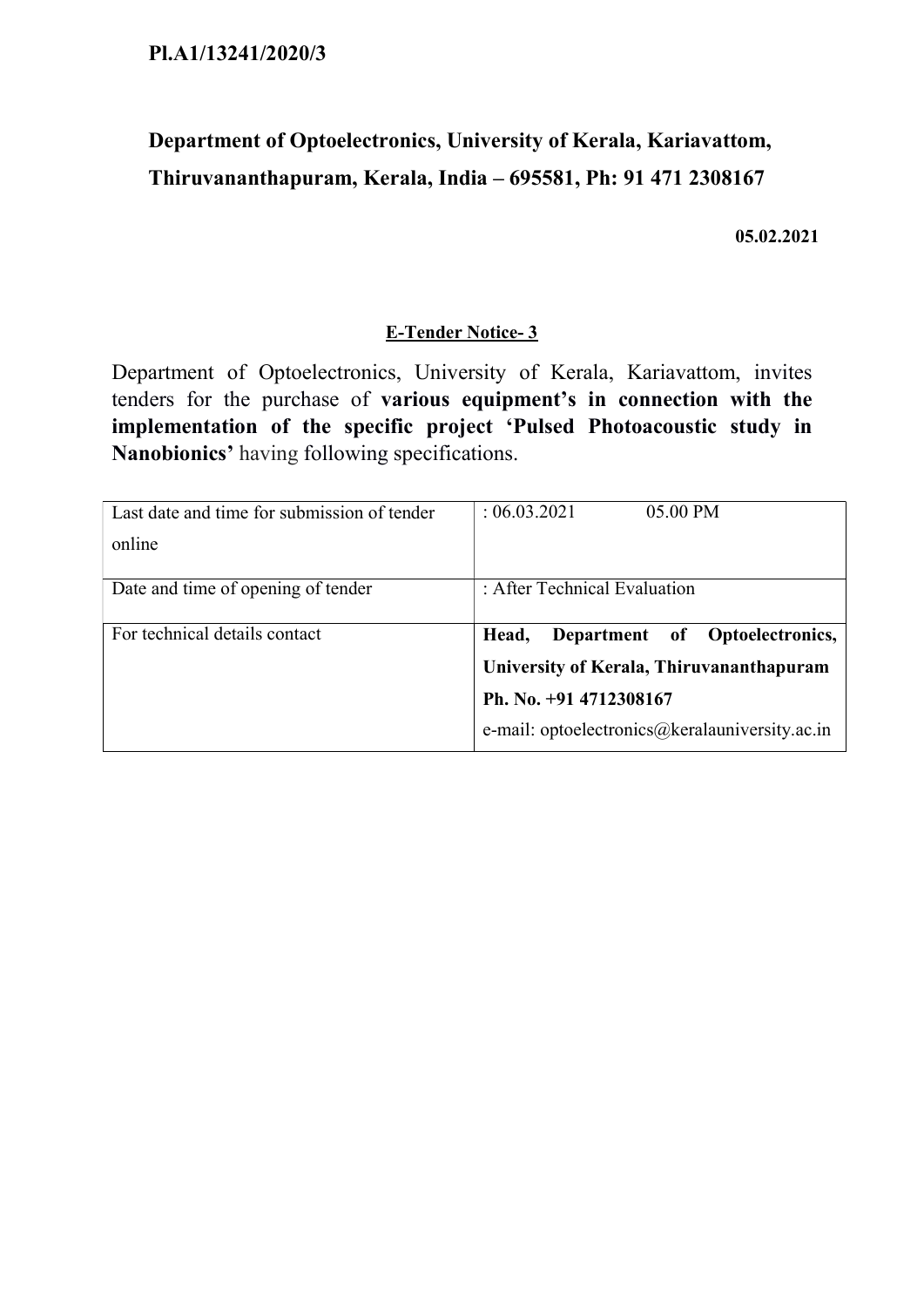# Tender 3. Dual Channel High performance Optical Power and Energy Meter, Thermopile Sensor, Pyroelectric Sensor (sub item 2)

### ITEM – DETECTION SYSTEMS

#### Dual Channel High performance Optical Power and Energy Meter

|           | Quantity                                                            | $\mathbf{1}$                                      |
|-----------|---------------------------------------------------------------------|---------------------------------------------------|
| $\bullet$ | Number of Channels                                                  | 2                                                 |
|           | ComputerInterfaces                                                  | : USB andRS-232                                   |
| $\bullet$ | SamplingRate                                                        | : 250kHz                                          |
| $\bullet$ | <b>Bandwidth</b>                                                    | : Up to 400 kHz, depending onRange                |
| $\bullet$ | Accuracy                                                            | $: \pm 0.2$ % for CW, $\pm 1$ % for Peak to Peak, |
|           | Pulse to Pulse, and IntegrationMode                                 |                                                   |
| $\bullet$ | PowerRequirements                                                   | : 230 VAC/ 50Hz                                   |
| $\bullet$ | DetectorInput                                                       | : Up to 25 mA for photodiode, 130 V for           |
|           | thermopile and pyroelectricdetectors                                |                                                   |
| $\bullet$ | PhotodiodeMeasurement                                               | : Average Power, Peak-to-Peak Power,              |
|           | Frequency                                                           |                                                   |
| $\bullet$ | ThermopileMeasurement                                               | : Average Power, Single ShotEnergy                |
| $\bullet$ | FrequencyMeasurementRange                                           | : 1 Hz - 250kHz                                   |
| $\bullet$ | OperatingTemperature                                                | : 5 to 40°C, <70%RH                               |
| $\bullet$ | StorageTemperature                                                  | : -20°C to 60°C, <90%RH                           |
| $\bullet$ | CECompliant                                                         |                                                   |
| $\bullet$ | RoHSCompliant                                                       |                                                   |
| $\bullet$ | Measurement                                                         | Up to 10 kHz<br>pulses<br>Rate<br>for             |
|           | pyroelectric, Up to 20 kHz for photodiode (peak to peakmeasurement) |                                                   |

 The Dual Channel High performance Optical Power and Energy Meter and the thermopile and pyroelectric sensors must be of samecompany.

#### Thermopile Sensor

 Quantity 2 • DetectorType : High EnergyPulse CableLength : 1.5m SpectralRange : 0.24 to 2.2µm MaximumMeasurablePower : 50W SensorSize : 17.5 mmdiameter • MaximumPowerDensity : 0.5kW/cm<sup>2</sup> • MaximumEnergyDensity ; 0.5 ms, 15J/cm<sup>2</sup>; 2 ms, 25 J/cm<sup>2</sup> ; 10 ms, 50J/cm<sup>2</sup>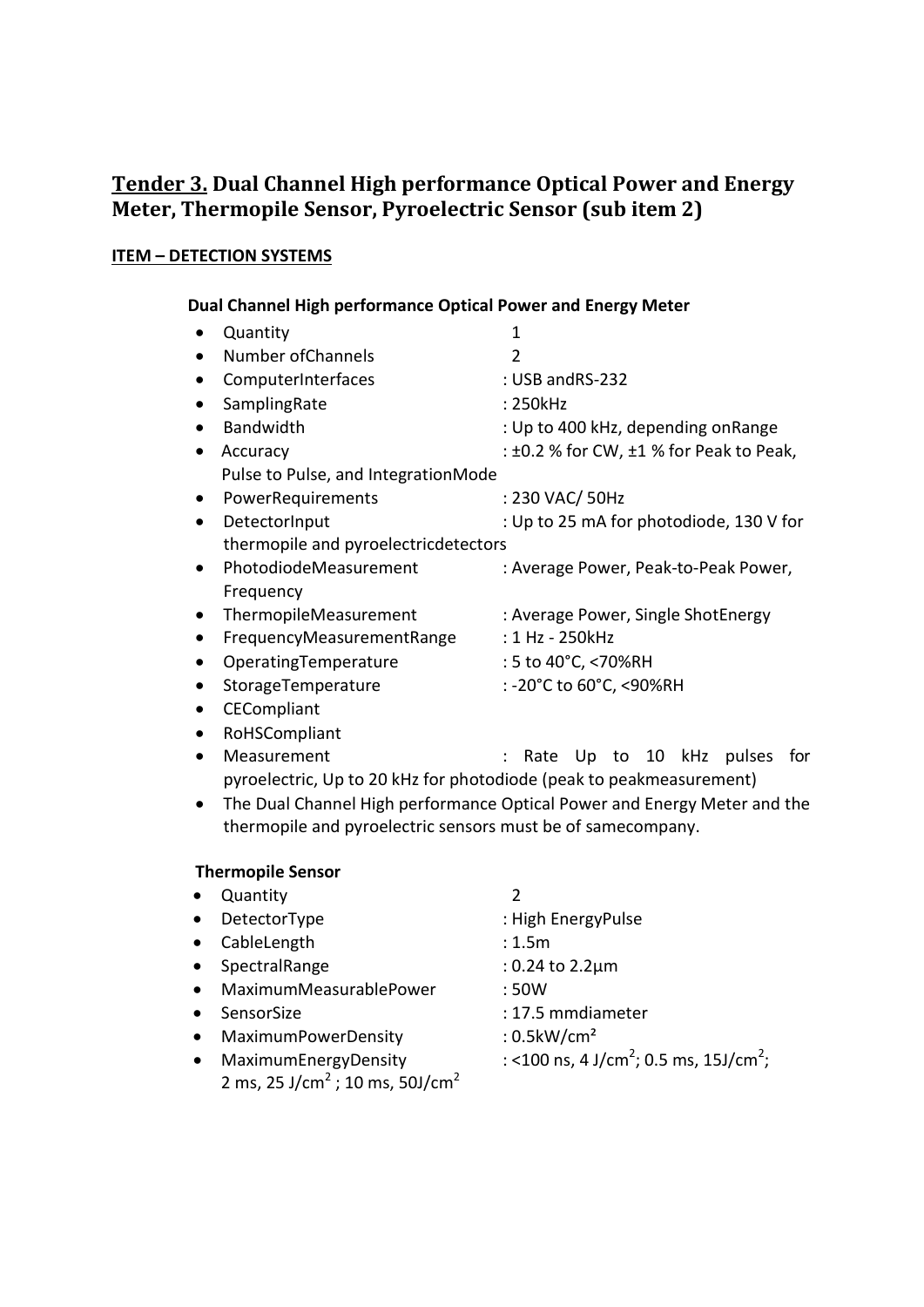|  | • PowerRange | $:140$ mW - 50W |
|--|--------------|-----------------|
|--|--------------|-----------------|

- Risetime : 2s
- Linearity : ±1.5%
- $\bullet$  DetectorActiveArea : 2.40cm<sup>2</sup>
- Must be compactable with Dual Channel High performance Optical Power and EnergyMeter

## Pyroelectric Sensor

|           | Quantity                           | 2                                                    |
|-----------|------------------------------------|------------------------------------------------------|
| $\bullet$ | <b>DetectorMaterial</b>            | : BFcoating                                          |
| $\bullet$ | DetectorType                       | :Pyroelectric                                        |
| $\bullet$ | SpectralRange                      | : 0.15 to 3 and $10.6 \mu m$                         |
| $\bullet$ | SensorSize                         | : 12 mmdiameter                                      |
| $\bullet$ | MaximumRepetitionRate              | :250Hz                                               |
| $\bullet$ | MaximumPulseWidth                  | :5ms                                                 |
| $\bullet$ | MaximumPulseEnergy                 | :10mJ                                                |
| $\bullet$ | MaximumAveragePower                | : 3W                                                 |
| $\bullet$ | OperatingTemperature<br>condensing | : $15^{\circ}$ C to $35^{\circ}$ C, <70% RH,<br>non- |
| $\bullet$ | StorageTemperature                 | $:0^{\circ}$ C to 50 $^{\circ}$ C, <90%RH            |
| $\bullet$ | Linearity                          | $: +2\%$                                             |

 Must be compactable with Dual Channel High performance Optical Power and EnergyMeter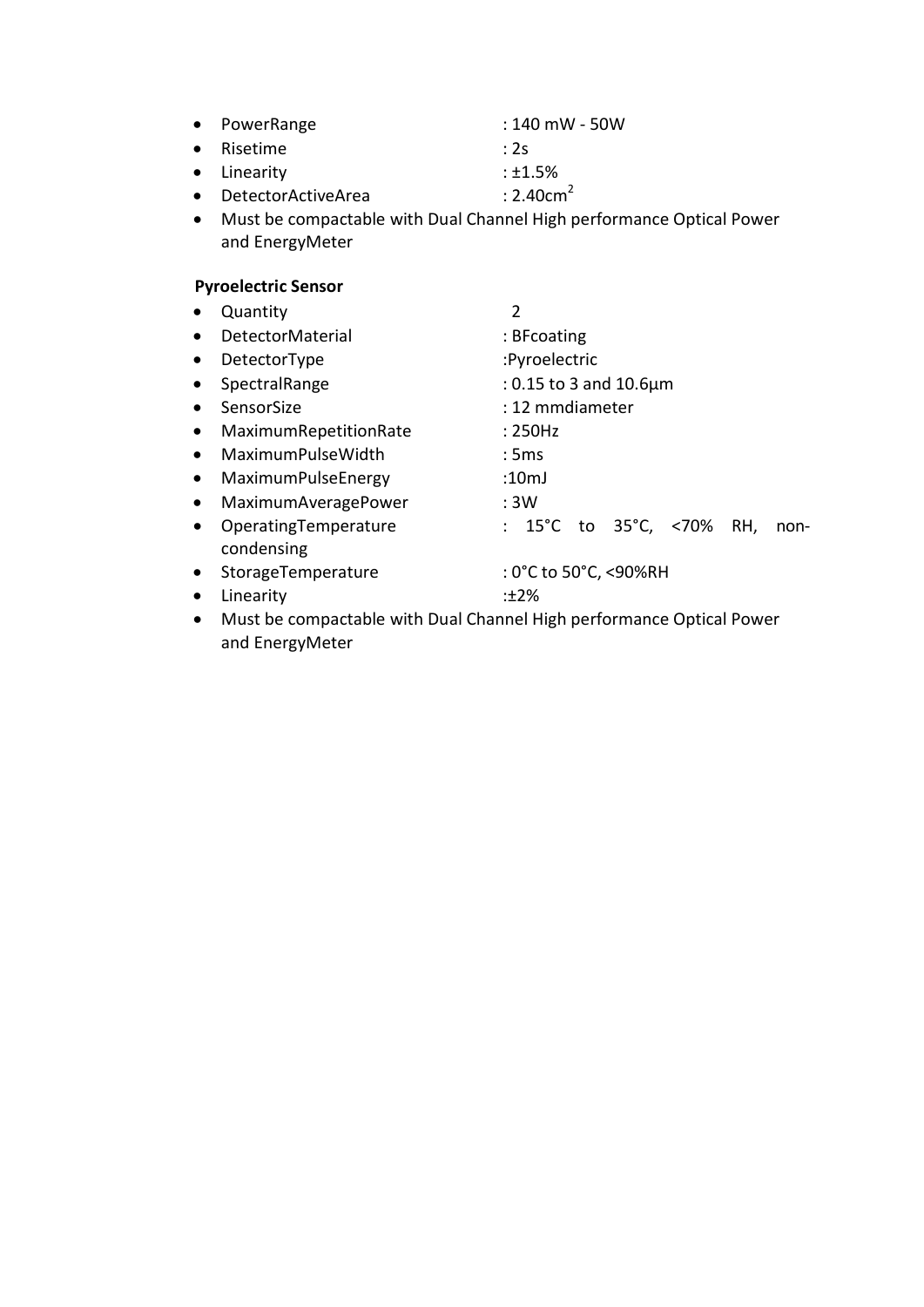#### General Conditions:

- 1. Every tenderer should submit Tender fee of Rs. 2,500/-
- 2. Every tenderer should submit an Earnest Money Deposit (EMD) of Rs. 10,000/-
- 3. The tender shall be submitted in the two bidviz. Technical Bid and Financial Bid. Only those qualified in technical bid will be eligible for participating in financial bid. A presentation regarding the technical specification and item to be supplied shall be done before the technical evaluation committee ifrequested.
- 4. The bidder should be a manufacturer or their dealer specifically authorized by the manufacturer to quote on their behalf for this tender as per Manufacturer Authorization from and Indian agents of foreign principals, if any, who must have designed, manufactured, tested and supplied the equipment(s) similar to the type specified in the "Technical Specification". Such equipment mustbe of the most recent series/models incorporating the latest improvements in design. The models should be in successful operation for at least one year as on date of BidOpening.
- 5. Compliance Statement: Along with the technical details provide a tabular column indicating whether the equipment quoted by you meets the specifications by indicating 'YES' or 'NO'. If 'YES', support the claim by providing original brochures. Vendors should provide clear brochures/data sheets about the equipment and its working. Also include adequate proof for the claim regarding the performance.
- 6. Reference: Names of Institutes with contact person and telephone/ email where similar equipment supplied by you in India shall be mentioned in thebid.
- 7. Incomplete & conditional tenders and tenders received after the due date will be summarily rejected without assigning any reasonsthereof.
- 8. The price should be inclusive of all taxes, duties, transportation, insurance, installation etc. Nothing extra will be paid in addition to the quoted rate. Any amount in Indian rupees for installation, commission, labour, spares, service etc shall be entered in item 2 ofBoQ.
- 9. Payment Terms: 90% payment shall be made through irrevocable LC on presentation of complete and clear shipping documents and balance 10% of the amount shall be released after the receipt, installation commissioning and acceptance of the equipment in case of foreignconsignment.
- 10. Validity of tender: Tender submitted shall remain valid at least for 120 days from the date of opening the tender. Validity beyond 120 days, from the date of opening of the tender shall be by mutualconsent.
- 11. Delivery and installation: Proposed delivery schedule should be mentioned clearly. The